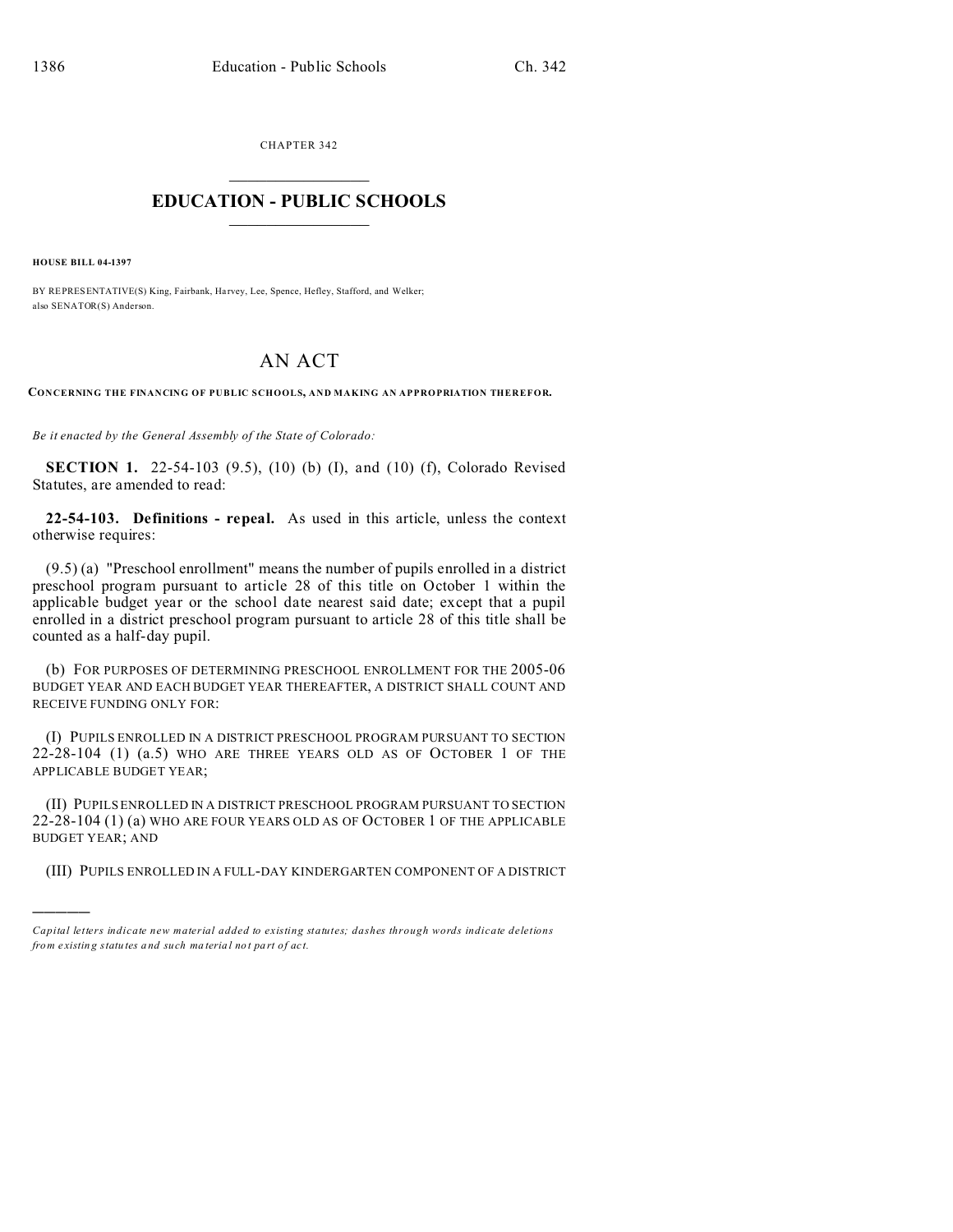PRESCHOOL PROGRAM PURSUANT TO SECTION  $22-28-104$  (1) (a) AND (2) (d) (I) (E) WHO ARE FIVE YEARS OLD AS OF OCTOBER 1 OF THE APPLICABLE BUDGET YEAR.

(10) (b) (I) A pupil enrolled in a half-day kindergarten educational program shall be counted as NOT MORE THAN a half-day pupil. FOR THE 2005-06 BUDGET YEAR AND EACH BUDGET YEAR THEREAFTER, A DISTRICT SHALL COUNT AND RECEIVE FUNDING ONLY FOR PUPILS ENROLLED IN A HALF-DAY KINDERGARTEN EDUCATIONAL PROGRAM WHO ARE FIVE YEARS OLD AS OF OCTOBER 1 OF THE APPLICABLE BUDGET YEAR.

(f) In certifying the district's pupil enrollment to the state board pursuant to the provisions of section 22-54-112, the district shall specify the number of pupils enrolled in half-day kindergarten; the number of pupils enrolled in full-day kindergarten; the number of pupils enrolled in first grade through twelfth grade, specifying those who are enrolled as full-time students PUPILS and those who are enrolled as less than full-time students PUPILS; the number of expelled pupils receiving educational services pursuant to section 22-33-203; the number of pupils enrolled in the district's preschool program; the number of pupils receiving educational programs under the "Exceptional Children's Educational Act", ARTICLE 20 OF THIS TITLE; and the number of at-risk pupils.

**SECTION 2.** 22-54-103 (10) (a), Colorado Revised Statutes, is amended BY THE ADDITION OF A NEW SUBPARAGRAPH to read:

**22-54-103. Definitions - repeal.** As used in this article, unless the context otherwise requires:

(10) (a) (IV) FOR PURPOSES OF DETERMINING PUPIL ENROLLMENT IN FIRST GRADE FOR THE 2006-07 BUDGET YEAR AND EACH BUDGET YEAR THEREAFTER, A DISTRICT SHALL COUNT AND RECEIVE FUNDING ONLY FOR PUPILS ENROLLED IN FIRST GRADE WHO ARE SIX YEARS OLD ON OR BEFORE OCTOBER 1 OF THE APPLICABLE BUDGET YEAR.

**SECTION 3.** The introductory portions to  $22-54-104(2)(a)(V)$  and  $(2)(b)$  and 22-54-104 (2) (b) (II) (A), Colorado Revised Statutes, are amended, and the said 24-54-104 (2) (a) is further amended BY THE ADDITION OF A NEW SUBPARAGRAPH, to read:

**22-54-104. District total program.** (2) (a) (V) Except as otherwise provided in this subsection  $(2)$ , subsection  $(6)$  of this section, or section  $22-54-104.3$ , a district's total program for the 2002-03 budget year and budget years thereafter shall be the greater of the following:

(VII) EXCEPT AS OTHERWISE PROVIDED IN THIS SUBSECTION (2), SUBSECTION (6) OR (7) OF THIS SECTION, OR SECTION 22-54-104.3, A DISTRICT'S TOTAL PROGRAM FOR THE 2003-04 BUDGET YEAR AND BUDGET YEARS THEREAFTER SHALL BE THE GREATER OF THE FOLLOWING:

(A) (DISTRICT PER PUPIL FUNDING X (DISTRICT FUNDED PUPIL COUNT - DISTRICT ON-LINE PUPIL ENROLLMENT)) + DISTRICT AT-RISK FUNDING + DISTRICT ON-LINE FUNDING; OR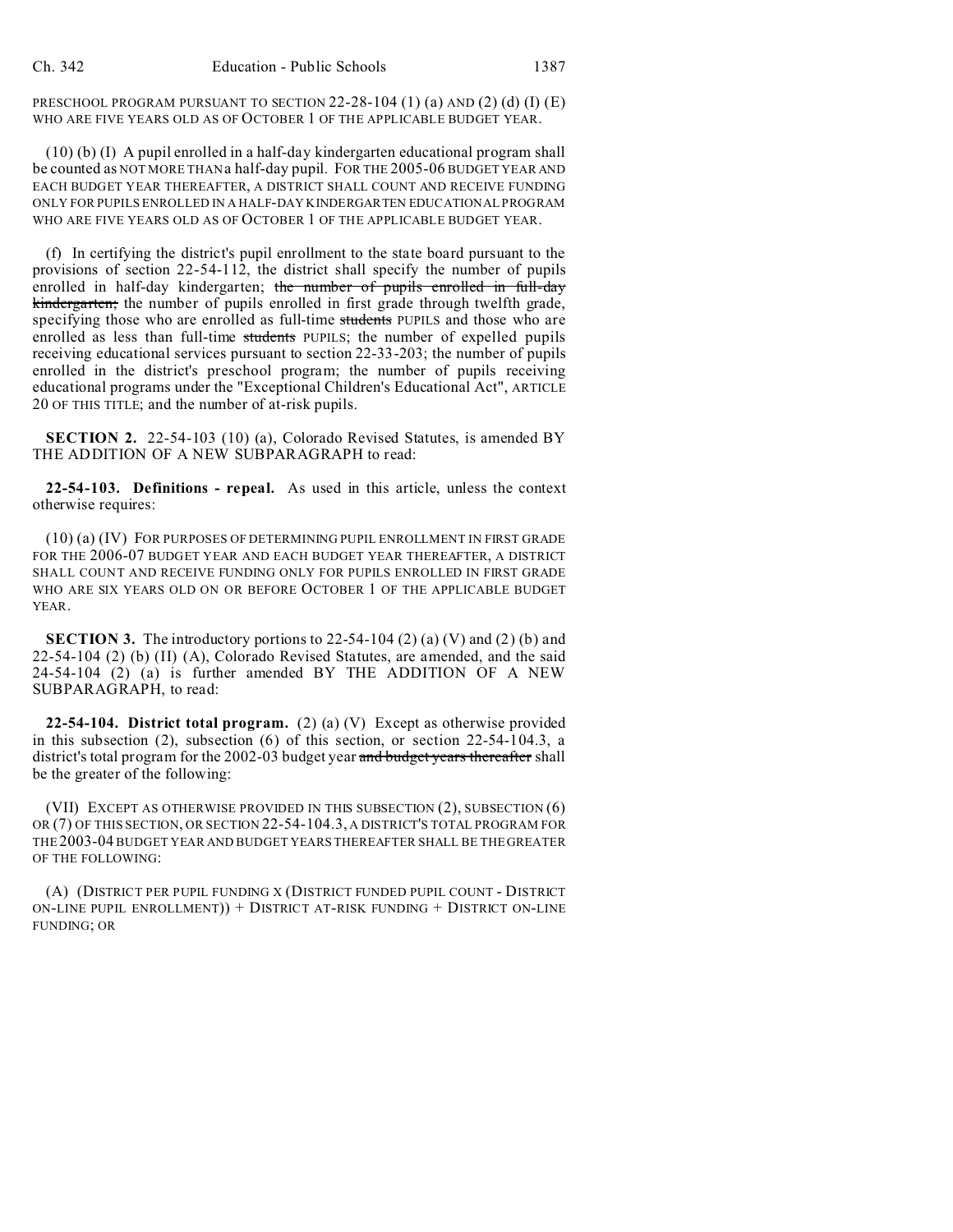## (B) MINIMUM PER PUPIL FUNDING X DISTRICT FUNDED PUPIL COUNT.

(b) If the district percentage of at-risk pupils is greater than the statewide average percentage of at-risk pupils and the district's funded pupil count is greater than four hundred fifty-nine, and the district's size factor is calculated pursuant to subparagraph  $(1.4)$  of paragraph (b) of subsection  $(5)$  of this section, the district's total program shall be the lesser of:

(II) (A) The district's total program as calculated by: Adding the amount determined by multiplying the district's per pupil funding by four hundred fifty-nine to the amount determined by multiplying 11.5% of the district's per pupil funding by the district's at-risk pupils; then dividing the sum of those two amounts by four hundred fifty-nine; and then multiplying the resulting amount by the district's funded pupil count minus the district's on-line pupil enrollment; AND THEN ADDING THE DISTRICT'S ON-LINE FUNDING; EXCEPT THAT, FOR THE 2004-05, 2005-06, AND 2006-07 BUDGET YEARS, THE DISTRICT'S TOTAL PROGRAM AS CALCULATED BY: ADDING THE AMOUNT DETERMINED BY MULTIPLYING THE DISTRICT'S PER PUPIL FUNDING BY FOUR HUNDRED FIFTY-NINE TO THE AMOUNT DETERMINED BY MULTIPLYING 11.2% OF THE DISTRICT'S PER PUPIL FUNDING BY THE DISTRICT'S AT-RISK PUPILS; THEN DIVIDING THE SUM OF THOSE TWO AMOUNTS BY FOUR HUNDRED FIFTY-NINE; AND THEN MULTIPLYING THE RESULTING AMOUNT BY THE DISTRICT'S FUNDED PUPIL COUNT MINUS THE DISTRICT'S ON-LINE PUPIL ENROLLMENT; AND THEN ADDING THE DISTRICT'S ON-LINE FUNDING.

**SECTION 4.** 22-54-104 (4) and (5) (f), Colorado Revised Statutes, are amended to read:

**22-54-104. District total program.** (4) A district's at-risk funding shall be determined in accordance with one of the following formulas:

(a) (I) If the district percentage of at-risk pupils is equal to or less than the statewide average percentage of at-risk pupils or the district's funded pupil count is equal to or less than four hundred fifty-nine, the formula shall be:

(District per pupil funding x 11.5%) x District at-risk pupils

(II) NOTWITHSTANDING THE PROVISIONS OF SUBPARAGRAPH (I) OF THIS PARAGRAPH (a), FOR THE 2004-05, 2005-06, AND 2006-07 BUDGET YEARS, IF THE DISTRICT PERCENTAGE OF AT-RISK PUPILS IS EQUAL TO OR LESS THAN THE STATEWIDE AVERAGE PERCENTAGE OF AT-RISK PUPILS OR THE DISTRICT'S FUNDED PUPIL COUNT IS EQUAL TO OR LESS THAN FOUR HUNDRED FIFTY-NINE, THE FORMULA SHALL BE:

(DISTRICT PER PUPIL FUNDING X 11.2%) X DISTRICT AT-RISK PUPILS

(b) (I) If the district percentage of at-risk pupils is greater than the statewide average percentage of at-risk pupils and the district's funded pupil count is greater than four hundred fifty-nine, the formula shall be:

((District per pupil funding x 11.5%) x (Statewide average percentage of at-risk pupils x District pupil enrollment)) +  $((Distric)$  per pupil funding x District at-risk factor) x (District at-risk pupils - (Statewide average percentage of at-risk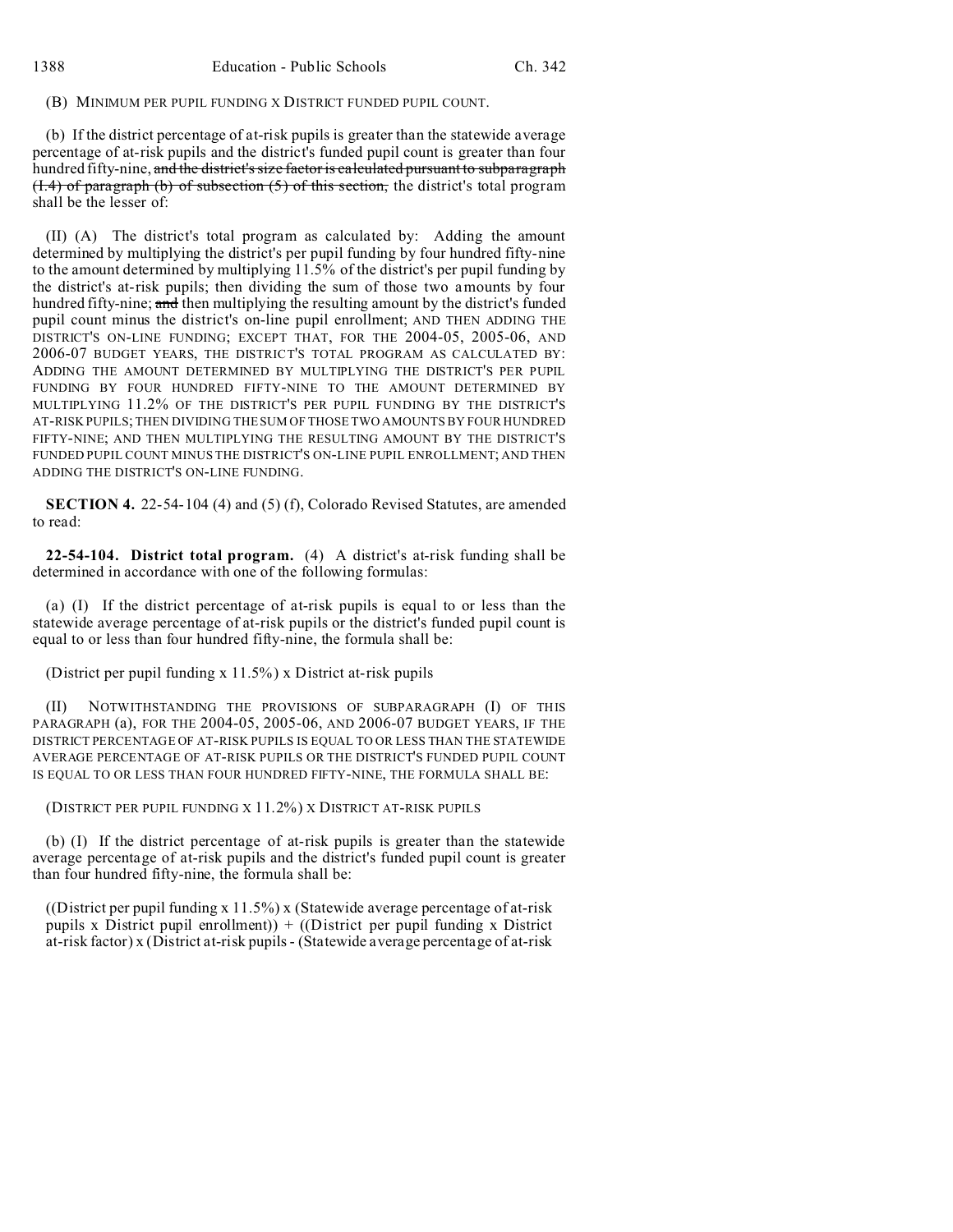pupils x District pupil enrollment)))

(II) NOTWITHSTANDING THE PROVISIONS OF SUBPARAGRAPH (I) OF THIS PARAGRAPH (b), FOR THE 2004-05, 2005-06, AND 2006-07 BUDGET YEARS, IF THE DISTRICT PERCENTAGE OF AT-RISKPUPILS IS GREATER THAN THE STATEWIDE AVERAGE PERCENTAGE OF AT-RISK PUPILS AND THE DISTRICT'S FUNDED PUPILCOUNTISGREATER THAN FOUR HUNDRED FIFTY-NINE, THE FORMULA SHALL BE:

((DISTRICT PER PUPIL FUNDING X 11.2%) X (STATEWIDE AVERAGE PERCENTAGE OF AT-RISK PUPILS X DISTRICT PUPIL ENROLLMENT)) + ((DISTRICT PER PUPIL FUNDING X DISTRICT AT-RISK FACTOR) X (DISTRICTAT-RISK PUPILS -(STATEWIDE AVERAGE PERCENTAGE OF AT-RISK PUPILS X DISTRICT PUPIL ENROLLMENT)))

(5) For purposes of the formulas used in this section:

(f) (I) If the district percentage of at-risk pupils is greater than the statewide average percentage of at-risk pupils and the district's funded pupil count is greater than four hundred fifty-nine but not in excess of fifty thousand, the district's at-risk factor shall be 11.5% plus a 0.30 percentage point for each percentage point that the district percentage of at-risk pupils exceeds the statewide average percentage of at-risk pupils; except that no district's at-risk factor shall exceed 30%. NOTWITHSTANDING THE PROVISIONS OF THIS SUBPARAGRAPH (I), FOR THE 2004-05, 2005-06, AND 2006-07 BUDGET YEARS, IF THE DISTRICT PERCENTAGE OF AT-RISK PUPILS IS GREATER THAN THE STATEWIDE AVERAGE PERCENTAGE OF AT-RISK PUPILS AND THE DISTRICT'S FUNDED PUPIL COUNT IS GREATER THAN FOUR HUNDRED FIFTY-NINE BUT NOT IN EXCESS OF FIFTY THOUSAND, THE DISTRICT'S AT-RISK FACTOR SHALL BE 11.2% PLUS A 0.30 PERCENTAGE POINT FOR EACH PERCENTAGE POINT THAT THE DISTRICT PERCENTAGE OF AT-RISK PUPILS EXCEEDS THE STATEWIDE AVERAGE PERCENTAGE OF AT-RISK PUPILS; EXCEPT THAT NO DISTRICT'S AT-RISK FACTOR SHALL EXCEED 30%.

(II) If the district percentage of at-risk pupils is greater than the statewide average percentage of at-risk pupils and the district's funded pupil count is greater than fifty thousand, the district's at-risk factor shall be 11.5% plus a 0.36 percentage point for each percentage point that the district percentage of at-risk pupils exceeds the statewide average percentage of at-risk pupils; except that no district's at-risk factor shall exceed 30%. NOTWITHSTANDING THE PROVISIONS OF THIS SUBPARAGRAPH (II), FOR THE 2004-05, 2005-06, AND 2006-07 BUDGET YEARS, IF THE DISTRICT PERCENTAGE OF AT-RISK PUPILS IS GREATER THAN THE STATEWIDE AVERAGE PERCENTAGE OF AT-RISK PUPILS AND THE DISTRICT'S FUNDEDPUPILCOUNT IS GREATER THAN FIFTY THOUSAND, THE DISTRICT'S AT-RISK FACTOR SHALL BE11.2% PLUS A 0.36 PERCENTAGE POINT FOR EACH PERCENTAGE POINT THAT THE DISTRICT PERCENTAGE OF AT-RISK PUPILS EXCEEDS THE STATEWIDE AVERAGE PERCENTAGE OF AT-RISK PUPILS; EXCEPT THAT NO DISTRICT'S AT-RISK FACTOR SHALL EXCEED 30%.

**SECTION 5.** 22-54-104 (5) (a), Colorado Revised Statutes, is amended BY THE ADDITION OF A NEW SUBPARAGRAPH to read:

**22-54-104. District total program.** (5) For purposes of the formulas used in this section: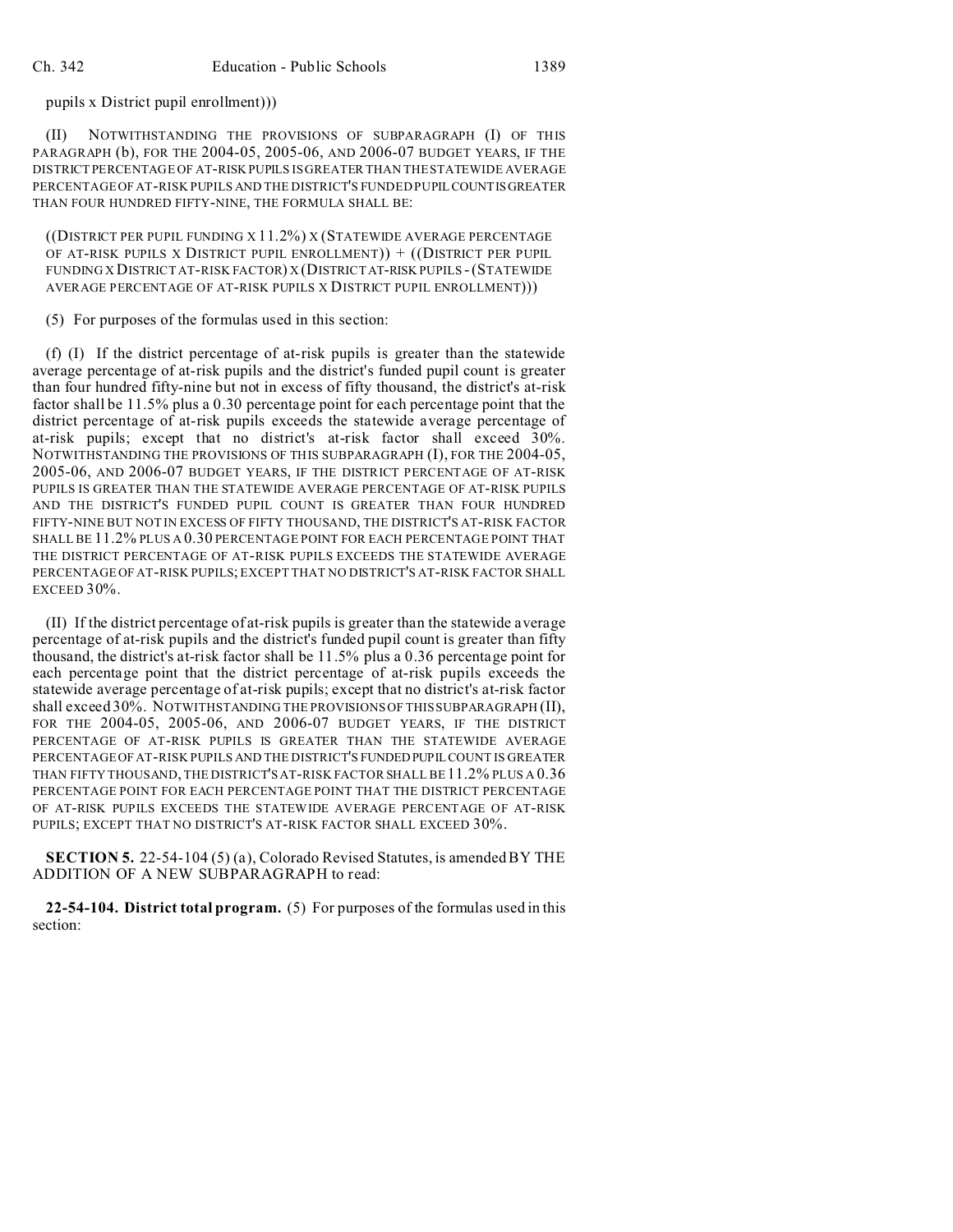(a) (XI) FOR THE 2004-05 BUDGET YEAR, THE STATEWIDE BASE PER PUPIL FUNDING SHALL BE \$4,666.29, WHICH IS AN AMOUNT EQUAL TO \$4,570.31 SUPPLEMENTED BY \$95.98 TO ACCOUNT FOR INFLATION PLUS AN ADDITIONAL ONE PERCENTAGE POINT.

**SECTION 6.** 22-54-104 (5) (c) (II) (B.1), Colorado Revised Statutes, is amended to read:

**22-54-104. District total program.** (5) For purposes of the formulas used in this section:

(c)  $(II)$   $(B.1)$  Except as provided in subparagraph  $(IV)$  of this paragraph  $(c)$ , for the 2000-01 budget year and budget years thereafter, a district's cost of living factor shall be the district's cost of living factor for the prior budget year, but, if the percentage change in the district's cost of living amount from the previous cost of living study to the current cost of living study is greater than the rate of inflation for the most recent calendar year preceding the budget year in which the cost of living factor is to take effect PERCENT INCREASE IN THE INCOME LEVEL USED IN THE COST OF LIVING STUDY, a district's cost of living factor shall be determined by dividing the percentage change in the district's cost of living amount from the previous cost of living study to the current cost of living study by the rate of inflation for the calendar year preceding the budget year in which the cost of living factor is to take effect PERCENT INCREASE IN THE INCOME LEVEL USED IN THE COST OF LIVING STUDY, dividing said amount by one thousand and rounding to the nearest one-thousandth of one percent, and adding the result obtained to the district's cost of living factor for the prior budget year. For purposes of this sub-subparagraph  $(B.1)$ , "the rate of inflation" means the percentage change in the consumer price index for the Denver-Boulder consolidated metropolitan statistical area for all urban consumers, all goods, as published by the United States department of labor, bureau of labor statistics, or its successor index.

**SECTION 7.** 22-2-107 (1) (g.5), Colorado Revised Statutes, is amended to read:

**22-2-107. State board - powers.** (1) The state board has the power:

(g.5) To revoke or withhold accreditation of any school district under section 22-2-106 (1) (c) if it determines that the school district has not complied with the provisions of the "Public School Finance Act of 1994", as set forth in article 54 of this title, but such OR THAT THE SCHOOL DISTRICT HAS NOT COMPLIED WITH A SPECIFIC WRITTEN DIRECTIVE OR ORDER OF THESTATE BOARD TO THE SCHOOL DISTRICT. Action AGAINST A SCHOOL DISTRICT'S ACCREDITATION may be taken only after at least sixty days' notice to the district and an opportunity for the district to be heard at a hearing held in accordance with rules promulgated by the state board.

**SECTION 8.** 22-11-104 (2) (k), Colorado Revised Statutes, is amended to read:

**22-11-104. Accreditation indicators.** (2) **Contents.** The accreditation indicators shall include but shall not be limited to the following:

(k) Compliance with the budgeting, accounting, and reporting requirements set forth in articles 44 and 45 of this title AND COMPLIANCE WITH ANY SPECIFIC WRITTEN DIRECTIVE OR ORDER OF THE STATE BOARD TO THE SCHOOL DISTRICT.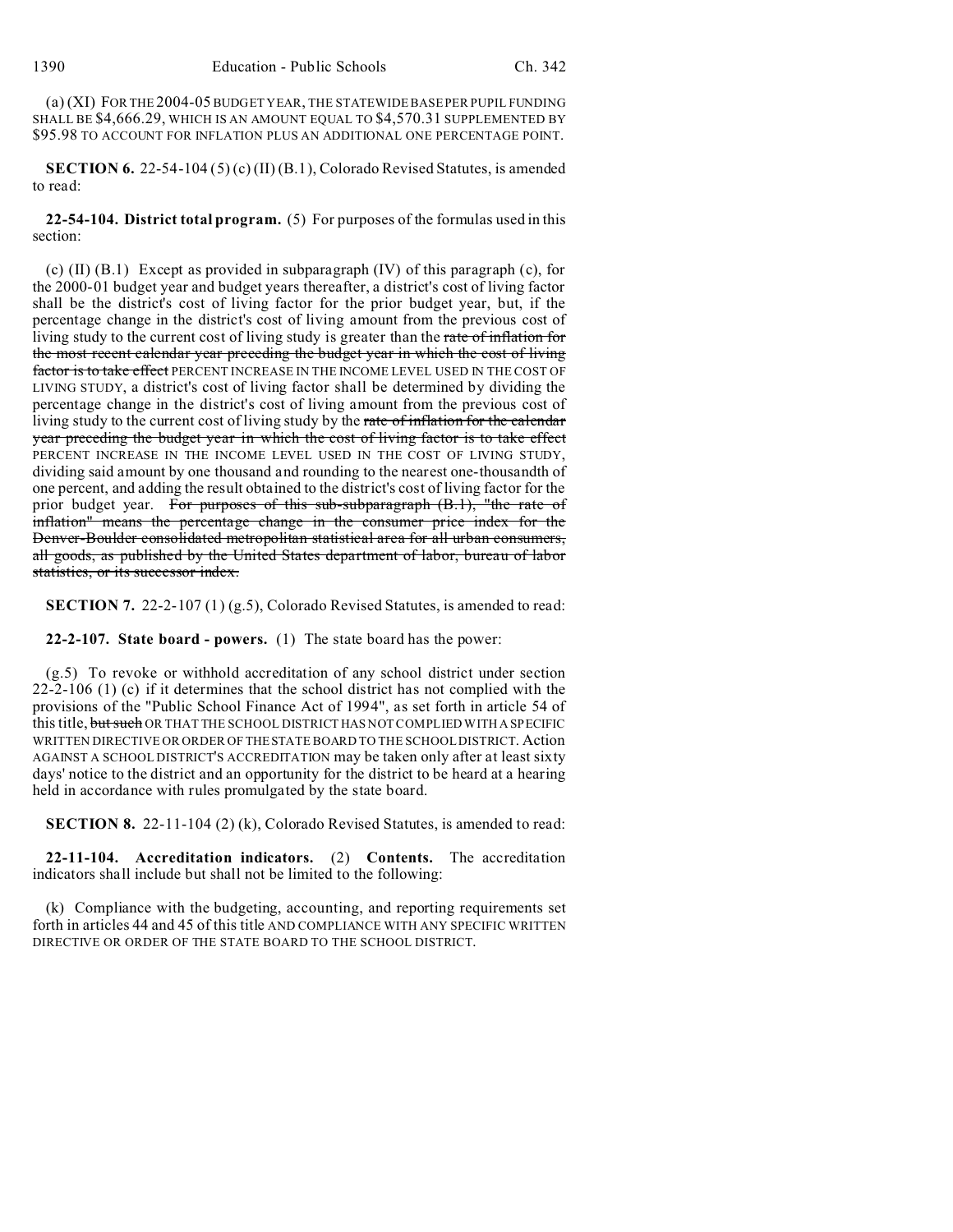**SECTION 9.** 22-30.5-104 (4) and (6), Colorado Revised Statutes, are amended to read:

**22-30.5-104. Charter school - requirements - authority.** (4) A charter school shall be administered and governed by a governing body in a manner agreed to by the charter school applicant and the local board of education. A charter school may organize as a nonprofit corporation pursuant to the "Colorado REVISED Nonprofit Corporation Act", articles 121 to 137 of title 7, C.R.S., which shall not affect its status as a public school for any purposes under Colorado law. NOTWITHSTANDING ORGANIZATION AS A NONPROFIT CORPORATION, A CHARTER SCHOOL SHALLANNUALLY COMPLETE A GOVERNMENT AUDIT THAT COMPLIES WITH THE REQUIREMENTS OF THE DEPARTMENT OF EDUCATION.

(6) Pursuant to contract, a charter school may operate free from specified school district policies and state regulations; except that a charter school shall not, by contract or otherwise, operate free of the REQUIREMENTS CONTAINED IN THE "PUBLIC SCHOOL FINANCE ACT OF 1994", ARTICLE 54 OF THIS TITLE, OR THE requirements contained in the "Children's Internet Protection Act", article 87 of this title. Pursuant to contract, a local board of education may waive locally imposed school district requirements, without seeking approval of the state board. The state board may waive state statutory requirements or rules promulgated by the state board; except that the state board may not waive any statute or rule relating to the assessments required to be administered pursuant to section 22-7-409, any statute or rule necessary to prepare the school accountability reports pursuant to part 6 of article 7 of this title, ANY STATUTE OR RULE RELATING TO THE "PUBLIC SCHOOL FINANCE ACT OF 1994", ARTICLE 54 OF THIS TITLE, or any statute or rule relating to the "Children's Internet Protection Act", article 87 of this title. Upon request of the charter applicant, the state board and the local board of education shall provide summaries of such regulations and policies to use in preparing a charter school application. The department of education shall prepare the summary of state regulations within existing appropriations. Any waiver of state or local school district regulations made pursuant to this subsection (6) shall be for the term of the charter for which the waiver is made; except that a waiver of state statutes or regulations by the state board shall be subject to review every two years and may be revoked if the waiver is deemed no longer necessary by the state board.

**SECTION 10.** 22-30.5-105 (2) (c), Colorado Revised Statutes, is amended BY THE ADDITION OF A NEW SUBPARAGRAPH to read:

**22-30.5-105. Charter schools - contract contents - regulations - repeal.** (2) (c) Any contract between a charter school and a local board of education approved on or after July 1, 2002, shall specify:

(IV) THE FINANCIAL INFORMATION, INCLUDING BUT NOT LIMITED TO DATA FROM AN ANNUAL GOVERNMENTAL AUDIT, THE CHARTER SCHOOL MUST REPORT TO THE SCHOOL DISTRICT, THE DEADLINE FORREPORTING SUCH INFORMATION TO THE SCHOOL DISTRICT IN ORDER TO ENABLE THE SCHOOL DISTRICT TO COMPLY WITH THE REQUIREMENTS SPECIFIED IN THIS TITLE AND IN RULES PROMULGATED BY THE STATE BOARD PERTAINING TO REPORTING FINANCIAL INFORMATION TO THE DEPARTMENT OF EDUCATION, AND THE CIRCUMSTANCES UNDER WHICH THE SCHOOL DISTRICT MAY WITHHOLD A PORTION OF THE CHARTER SCHOOL'S MONTHLY PAYMENT AS PROVIDED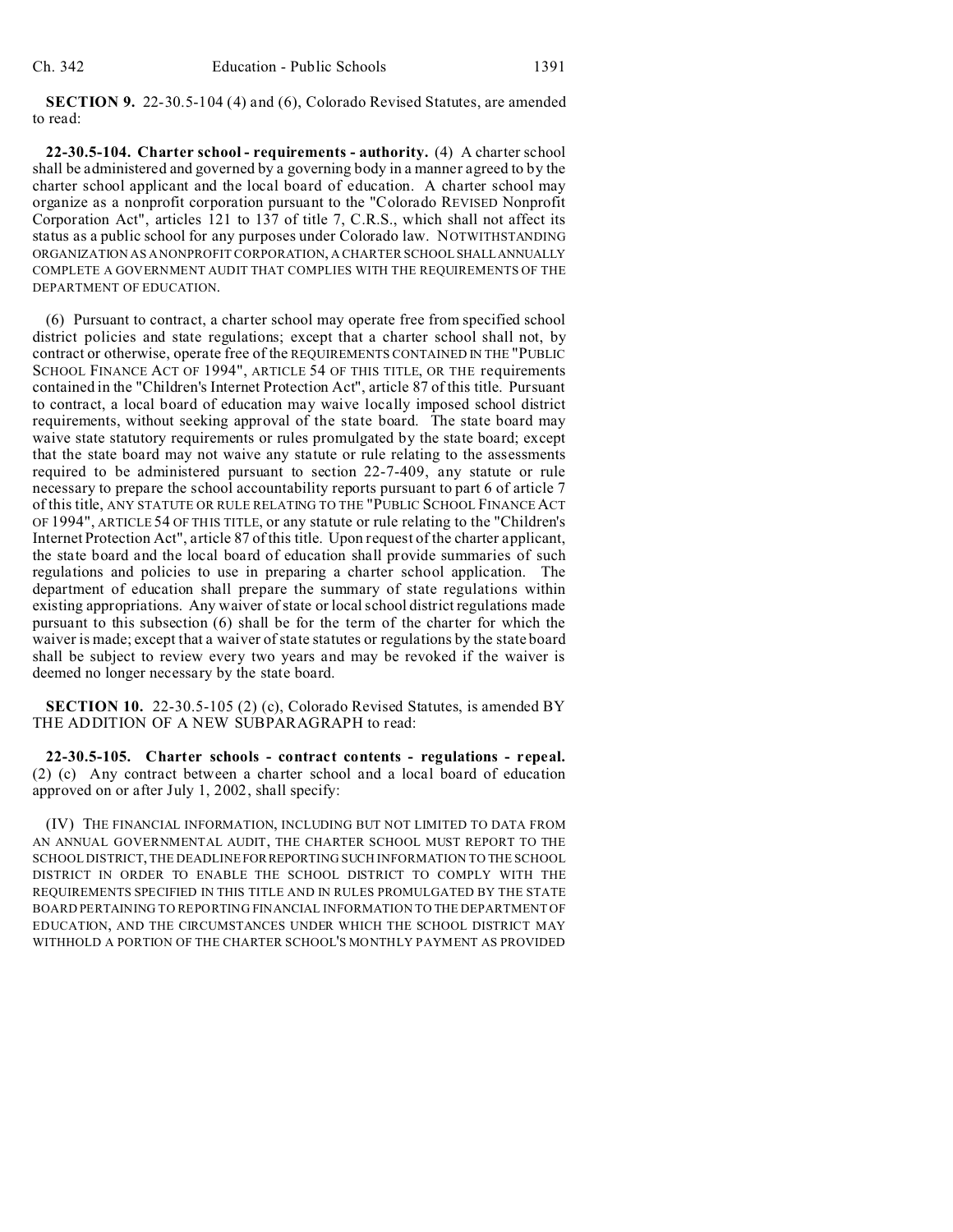IN SECTION 22-30.5-112 (8) FOR FAILURE TO COMPLY WITH FINANCIAL REPORTING REQUIREMENTS SPECIFIED IN THE CONTRACT.

**SECTION 11.** 22-30.5-112, Colorado Revised Statutes, is amended BY THE ADDITION OF THE FOLLOWING NEW SUBSECTIONS to read:

**22-30.5-112. Charter schools - financing - guidelines.** (7) A CHARTER SCHOOL SHALL COMPLY WITH ALL OF THE STATE FINANCIAL AND BUDGET RULES, REGULATIONS, AND FINANCIAL REPORTING REQUIREMENTS WITH WHICH THE CHARTERING SCHOOL DISTRICT ISREQUIREDTO COMPLY, INCLUDING BUT NOT LIMITED TO ANNUAL COMPLETION OF A GOVERNMENTAL AUDIT THAT COMPLIES WITH THE REQUIREMENTS OF THE DEPARTMENT OF EDUCATION.

(8) NOTWITHSTANDING ANY PROVISION OF THIS SECTION TO THE CONTRARY, A SCHOOL DISTRICT, UNDER THE CIRCUMSTANCES SPECIFIEDIN THECONTRACT BETWEEN THE SCHOOL DISTRICTAND THE CHARTER SCHOOL PURSUANT TO SECTION 22-30.5-105 (2) (c) (IV), MAY WITHHOLD A PORTION OF A CHARTER SCHOOL'S MONTHLY PAYMENT DUE PURSUANT TO THIS SECTION.

(9) (a) IF A CHARTER SCHOOL DETERMINES THAT ITS SCHOOL DISTRICT HAS NOT FORWARDED TO THE CHARTER SCHOOL THE AMOUNT DUE TO THE CHARTER SCHOOL IN ACCORDANCE WITH THE TERMS OF THE CHARTER CONTRACT AND THE PROVISIONS OF THIS SECTION, THE CHARTER SCHOOL MAY SEEK A DETERMINATION FROM THE STATE BOARD REGARDING WHETHER THE DISTRICT IMPROPERLY WITHHELD ANY PORTION OF THE AMOUNT DUE TO THE CHARTER SCHOOL. A CHARTER SCHOOL THAT CHOOSES TO REQUEST A DETERMINATION PURSUANT TO THIS SUBSECTION (9) SHALL SUBMIT THE REQUEST WITHIN THE NEXT FISCAL YEAR FOLLOWING THE FISCAL YEAR IN WHICH THE DISTRICT MAY HAVE IMPROPERLY WITHHELD FUNDING.

(b) UPON RECEIPT FROM A CHARTER SCHOOL OF A REQUEST FOR A DETERMINATION OF WHETHER THE SCHOOL DISTRICT HAS IMPROPERLYWITHHELD ANY PORTION OF THE AMOUNT DUE TO THE CHARTER SCHOOL, THE STATE BOARD SHALL DIRECT THE DEPARTMENT OF EDUCATION TO REVIEW THE TERMS OF THE CHARTER CONTRACT AND THE FINANCIAL INFORMATION OF THE CHARTER SCHOOL AND THE DISTRICT AND MAKE A RECOMMENDATION TO THE STATE BOARD REGARDING WHETHER THE DISTRICT IMPROPERLY WITHHELD ANY PORTION OF THE AMOUNT DUE TO THE CHARTER SCHOOL. THE DEPARTMENT SHALL REQUEST FROM THE DISTRICT AND THE CHARTER SCHOOL ALL INFORMATION NECESSARY TO MAKE THE RECOMMENDATION,INCLUDING BUT NOT LIMITED TO AUDITED FINANCIAL DATA. THE DISTRICT AND THE CHARTER SCHOOL SHALL PROVIDE THE REQUESTED INFORMATION AS SOON AS POSSIBLE FOLLOWING THE REQUEST, BUT IN NO EVENT LATER THAN THIRTY DAYS AFTER COMPLETION OF THE ANNUAL AUDIT. THE DEPARTMENT SHALL FORWARD ITS RECOMMENDATION TO THE STATE BOARD WITHIN SIXTY DAYS AFTER RECEIVING ALL OF THE REQUESTED INFORMATION FROM THE DISTRICT AND THE CHARTER SCHOOL.

(c) AT THE NEXT STATE BOARD MEETING FOLLOWING RECEIPT OF THE RECOMMENDATION OF THE DEPARTMENT OF EDUCATION PURSUANT TO PARAGRAPH (b) OF THIS SUBSECTION (9), THE STATE BOARD SHALL ISSUE ITS DECISION REGARDING WHETHER THE SCHOOL DISTRICT IMPROPERLY WITHHELD ANY PORTION OF THE AMOUNT DUE TO THE CHARTER SCHOOL. IF THE STATE BOARD FINDS THAT THE DISTRICT IMPROPERLY WITHHELD ANY PORTION OF THE AMOUNT DUE TO THE CHARTER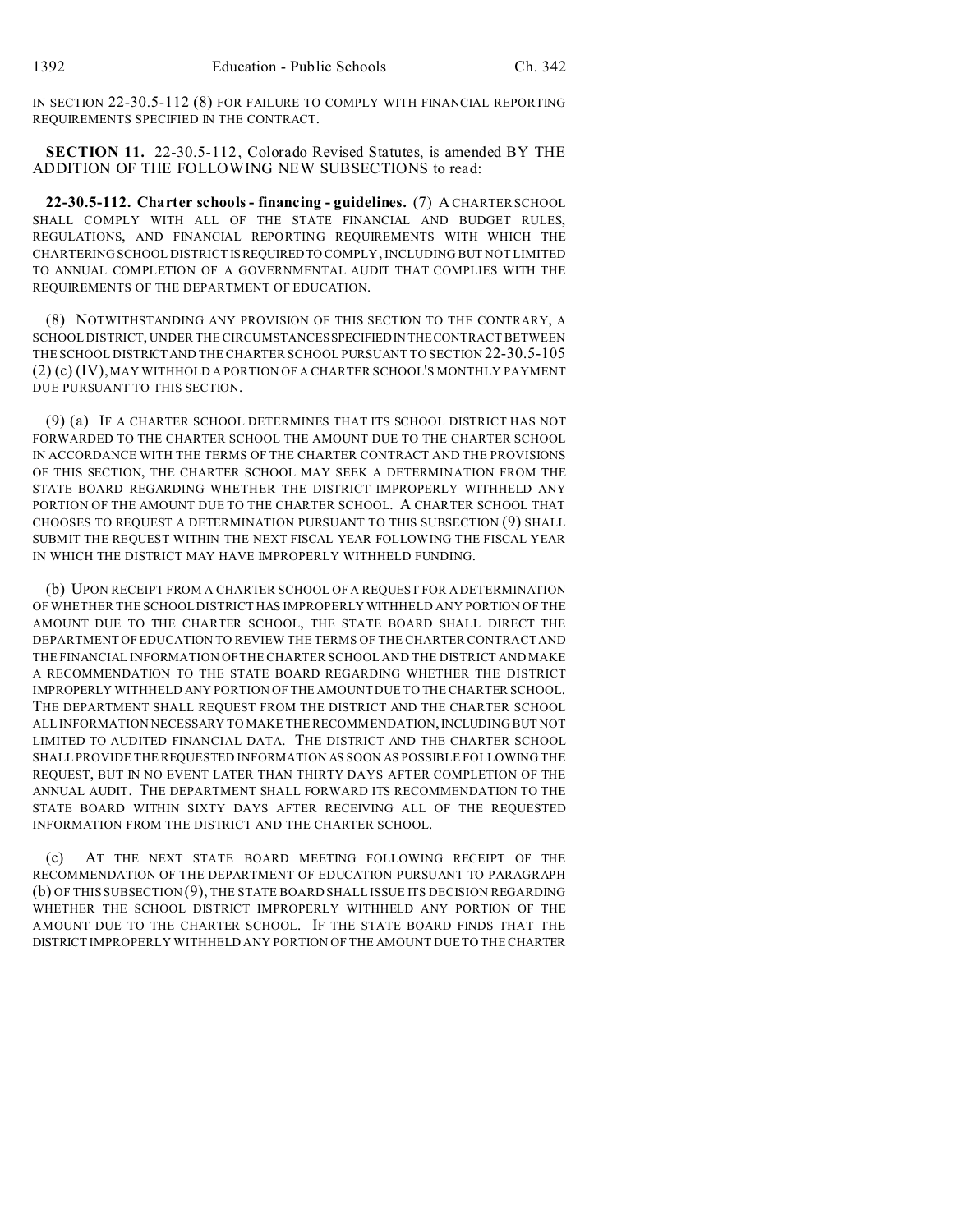SCHOOL, THE STATE BOARD SHALL ISSUE AN ORDER DIRECTING THE DISTRICT TO PAY TO THE CHARTER SCHOOL, WITHIN THIRTY DAYS AFTER ISSUANCE OF THE DECISION, THE AMOUNT IMPROPERLY WITHHELD. IN ADDITION, THE DISTRICT SHALL PAY THE COSTS INCURRED BY THE DEPARTMENT IN REVIEWING THE NECESSARY INFORMATION TO MAKE ITS RECOMMENDATION. IF THE STATE BOARD FINDS THAT THE DISTRICT DID NOT IMPROPERLY WITHHOLD ANY PORTION OF THE AMOUNT DUE TO THE CHARTER SCHOOL, THE CHARTER SCHOOL SHALL PAY THE COSTS INCURRED BY THE DEPARTMENT IN REVIEWING THE NECESSARY INFORMATION TO MAKE ITS RECOMMENDATION.

(d) IF THE SCHOOL DISTRICT FAILS WITHIN THE THIRTY-DAY PERIOD TO PAY THE FULL AMOUNT THAT WAS IMPROPERLY WITHHELD, THE CHARTER SCHOOL MAY NOTIFY THE DEPARTMENT OF EDUCATION, AND THE DEPARTMENT SHALL WITHHOLD FROMTHE DISTRICT'S STATE EQUALIZATION PAYMENT THE UNPAID PORTION OF THE AMOUNT IMPROPERLY WITHHELD BY THE DISTRICT FROM THE CHARTER SCHOOL AND PAY THE UNPAID PORTION DIRECTLY TO THE CHARTER SCHOOL.

**SECTION 12.** 22-54-117 (1.7) (a), Colorado Revised Statutes, is amended to read:

**22-54-117. Contingency reserve - capital construction expenditures reserve.** (1.7) (a) In addition to any amount annually appropriated by the general assembly to the state public school fund as a contingency reserve and any amount appropriated from the general fund to the state public school fund as a school capital construction expenditures reserve in accordance with section 24-75-201.1 (4) (b), C.R.S., and subsection (1.5) of this section, for the 2001-02 budget year, and for the  $2004-05$ budget year 2005-06 BUDGET YEAR and budget years thereafter, an amount equal to the amount appropriated for the budget year from the state education fund created in section 17 (4) of article IX of the state constitution to the department of education pursuant to section 22-54-124 (4) shall be appropriated from the state education fund to the school capital construction expenditures reserve created in said subsection (1.5) to be used only as provided in said subsection (1.5).

**SECTION 13.** 24-75-201.1 (4) (a.5) (I) and (4) (a.5) (II), Colorado Revised Statutes, are amended, and the said  $24-75-201.1$  (4) (a.5) is further amended BY THE ADDITION OF THE FOLLOWING NEW SUBPARAGRAPHS, to read:

**24-75-201.1. Restriction on state appropriations - legislative declaration definitions.** (4) (a.5) The general assembly hereby finds, determines, and declares that:

(I) For fiscal years 2002-03, and 2003-04, AND 2004-05, general fund revenues will not exceed general fund obligations and the moneys required to be allocated to the highway users tax fund by more than eighty million dollars, as required in paragraph (c) of this subsection (4), and, therefore, the general assembly is not obligated to appropriate general fund moneys for fiscal years 2002-03, and 2003-04, AND 2004-05 as would otherwise be required by subparagraph (III) of paragraph (b) of this subsection (4);

(II) Despite the fact that the state is not obligated to appropriate general fund moneys for fiscal years 2002-03, and 2003-04, AND 2004-05 for school district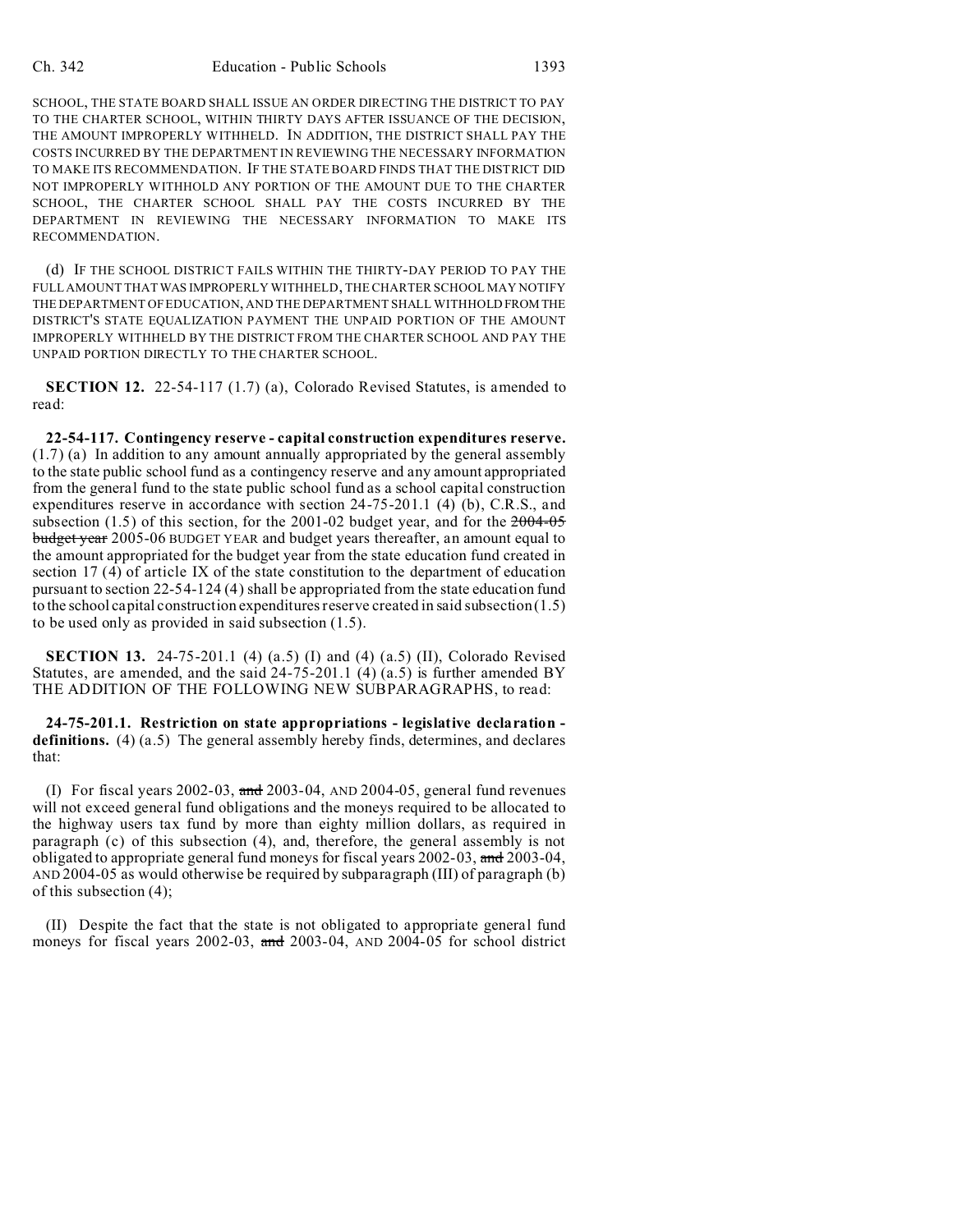capital construction pursuant to this subsection (4), the general assembly recognizes the importance of assisting school districts in providing safe, adequate, and necessary buildings and classrooms for school children;

(V) IN ADDITION TO THE MONEYS APPROPRIATED FOR THE 2003-04 FISCAL YEAR PURSUANT TO SUBPARAGRAPH (IV) OF THIS PARAGRAPH (a.5), THE GENERAL ASSEMBLY MADE THREE MILLION SIX HUNDRED NINETY THOUSAND THREE HUNDRED SEVENTY-SEVEN DOLLARS AVAILABLE PURSUANT TO SECTION 22-54-117 (1.6) (a), C.R.S., TO SCHOOL DISTRICTS TO PROVIDE SUPPLEMENTAL ASSISTANCE FOR CAPITAL EXPENDITURES TO ADDRESS IMMEDIATE SAFETY HAZARDS OR HEALTH CONCERNS WITHIN SCHOOL FACILITIES.

(VI) TO ASSIST SCHOOL DISTRICTS WITH CAPITAL CONSTRUCTION FUNDING TO THE GREATEST EXTENT POSSIBLE UNDER THE CURRENT FISCAL RESTRAINTS AND LIMITATIONS FACING THE STATE, THE GENERAL ASSEMBLY SHALL APPROPRIATE FIVE MILLION DOLLARS FOR THE 2004-05 FISCAL YEAR, WHICH EQUALS TWENTY-FIVE PERCENT OF THE AMOUNT OF GENERAL FUND APPROPRIATIONS THAT WOULD OTHERWISE BE REQUIRED TO BE APPROPRIATED FOR THE 2004-05 FISCAL YEAR PURSUANT TO SUBPARAGRAPH (V) OF PARAGRAPH (b) OF THIS SUBSECTION (4), BUT FOR THE PROVISIONS OF PARAGRAPH (c) OF THIS SUBSECTION (4), FROM MONEYS THAT WOULD HAVE OTHERWISE BEEN CREDITED TO THE GENERAL FUND EXCEPT FOR INITIATED AND REFERRED MEASURES APPROVED BY THE VOTERS AT THE 2000 GENERAL ELECTION THAT DIVERTED SUCH GENERAL FUND MONEYS TO OTHER STATE FUNDS, BY APPROPRIATING:

(A) TWO MILLION FIVE HUNDRED THOUSAND DOLLARS FROM THE STATE EDUCATION FUND TO THE SCHOOL CONSTRUCTION AND RENOVATION FUND CREATED IN SECTION 22-43.7-103 (1), C.R.S.; AND

(B) TWO MILLION FIVE HUNDRED THOUSAND DOLLARS FROM THE STATE EDUCATION FUND TO THE SCHOOL CAPITAL CONSTRUCTION EXPENDITURES RESERVE CREATED IN SECTION 22-54-117 (1.5) (a), C.R.S.

**SECTION 14.** 22-32-119 (1), Colorado Revised Statutes, is amended to read:

**22-32-119. Kindergartens.** (1) A board of education may establish and maintain kindergartens in connection with the schools of its district for the instruction of children one year prior to the year in which such children would be eligible for admission to the first grade. On and after May 29, 2001, but prior to July 1, 2006, such kindergarten educational programs may be half-day or full-day educational programs. Said board may prescribe courses of training, study, and discipline and rules and regulations governing such kindergarten programs. Said kindergartens shall be a part of the public school system, and the cost of establishing and maintaining them may be paid from the general school fund.

**SECTION 15.** 22-20-109 (4) and (5), Colorado Revised Statutes, are amended, and the said 22-20-109 is further amended BY THE ADDITION OF THE FOLLOWING NEW SUBSECTIONS, to read:

**22-20-109. Tuition.** (4) (a) When a child with a disability enrolls and attends a school in a district other than the child's district of residence pursuant to the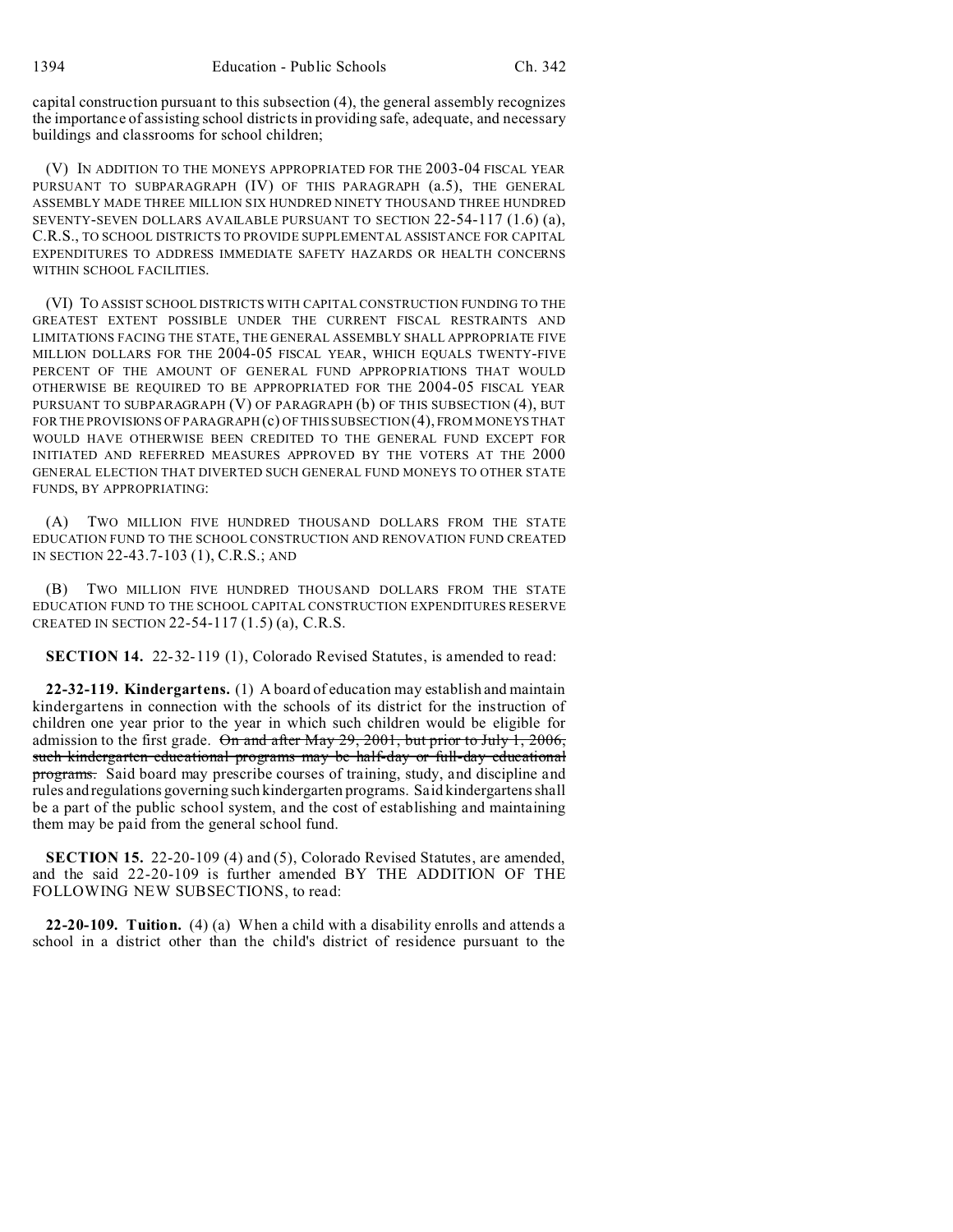provisions of section 22-36-101, AND THE SCHOOL DOES NOT PROVIDE THE CHILD AN ON-LINE PROGRAM PURSUANT TO SECTION 22-33-104.6, the district of residence shall be responsible for paying the tuition charge for educating the child to the district of attendance. THE DISTRICT OF ATTENDANCE SHALL NOT CHARGE THE DISTRICT OF RESIDENCE TUITION FOR THE EXCESS COSTS INCURRED IN EDUCATING A CHILD WITH A DISABILITY WHO RECEIVES EDUCATIONAL SERVICES FROM THE DISTRICT OF ATTENDANCE FOR LESS THAN A PERCENTAGE OF TIME SPECIFIED BY RULE OF THE STATE BOARD. THE DISTRICT OF ATTENDANCE SHALL PROVIDE NOTICE TO THE DISTRICT OF RESIDENCE IN ACCORDANCE WITH STATE BOARD RULES ADOPTED PURSUANT TO PARAGRAPH (b) OF THIS SUBSECTION (4) WHEN A CHILD WITH A DISABILITY APPLIES TO ENROLL IN A SCHOOL IN THE DISTRICT OF ATTENDANCE. The amount of the tuition charge shall be determined pursuant to a contract entered into between the two districts pursuant to subsection (1) of this section. Under the circumstances described in this subsection (4), the provisions of section 22-20-108 (8) shall not apply.

(b) FOR THE 2004-05 BUDGET YEAR AND BUDGET YEARS THEREAFTER, THE STATE BOARD SHALL ADOPT RULES TO SPECIFY THE CONTENT, MANNER, AND TIMING OF THE NOTICE THAT A DISTRICT OF ATTENDANCE SHALL GIVE A DISTRICT OF RESIDENCE PURSUANT TO PARAGRAPH (a) OF THIS SUBSECTION (4).

(5) (a) When a child with a disability enrolls in and attends a charter school pursuant to the provisions of part 1 of article 30.5 of this title, INCLUDING A CHARTER SCHOOL THAT PROVIDES AN ON-LINE PROGRAM PURSUANT TO SECTION 22-33-104.6, the district of residence shall be responsible for paying to the charter school the tuition charge for the excess costs incurred in educating the child. THE TUITION RESPONSIBILITY SHALL BE REFLECTED IN A CONTRACT BETWEEN THE CHARTER SCHOOL AND THE DISTRICT OF RESIDENCE IN A FORM APPROVED BY THE CHARTERING DISTRICT. THE CHARTER SCHOOL SHALL PROVIDE NOTICE TO THE DISTRICT OF RESIDENCE IN ACCORDANCE WITH STATE BOARD RULES ADOPTED PURSUANT TO SUBSECTION (7) OF THIS SECTION WHEN A CHILD WITH A DISABILITY APPLIES TO ENROLL IN THE CHARTER SCHOOL. The amount of the tuition charge shall be determined pursuant to guidelines developed by the department RULES ADOPTED BY THE STATE BOARD PURSUANT TO SUBSECTION (7) OF THIS SECTION. Under the circumstances described in this subsection (5), the provisions of section 22-20-108 (8) shall not apply.

(b) NOTHING IN THIS SUBSECTION (5) SHALL BE CONSTRUED TO APPLY TO THE CHARTER CONTRACT ENTERED INTO BETWEEN A CHARTER SCHOOL AND THE CHARTERING LOCAL BOARD OF EDUCATION PURSUANT TO PART 1 OF ARTICLE 30.5 OF THIS TITLE.

(6) WHEN A CHILD WITH A DISABILITY ENROLLS IN AND ATTENDS AN ON-LINE PROGRAM PURSUANT TO SECTION 22-33-104.6 THAT IS NOT PROVIDED BY A CHARTER SCHOOL, THE DISTRICT OF RESIDENCE SHALL BE RESPONSIBLE FOR PAYING TO THE PROVIDER OF THE ON-LINE PROGRAM THE TUITION CHARGE FOR THE EXCESS COSTS INCURRED IN EDUCATING THE CHILD. THE TUITION RESPONSIBILITY SHALL BE REFLECTED IN A CONTRACT BETWEEN THE DISTRICT OF ATTENDANCE AND THE DISTRICT OF RESIDENCE IN A FORM APPROVED BY THE STATE BOARD. THE ON-LINE PROVIDER SHALL PROVIDE NOTICE TO THE DISTRICT OF RESIDENCE IN ACCORDANCE WITH STATE BOARD RULES ADOPTED PURSUANT TO SUBSECTION (7) OF THIS SECTION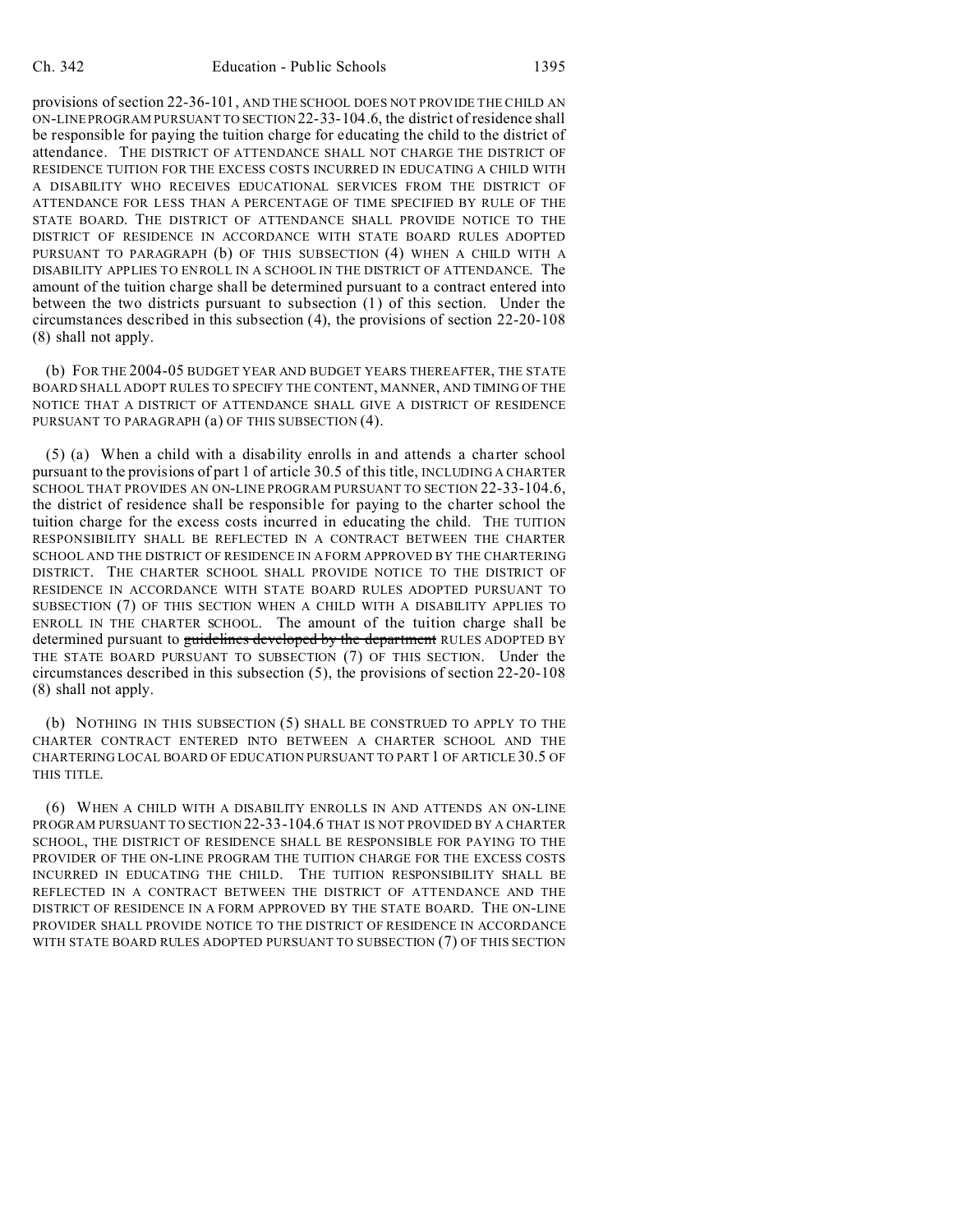WHEN A CHILD WITH A DISABILITY APPLIES TO ENROLL IN THE ON-LINE PROGRAM. THE AMOUNT OF THE TUITION CHARGE SHALL BE DETERMINED PURSUANT TO RULES ADOPTED BY THE STATE BOARD PURSUANT TO SUBSECTION (7) OF THIS SECTION. UNDER THE CIRCUMSTANCES DESCRIBED IN THIS SUBSECTION (6), THE PROVISIONS OF SECTION 22-20-108 (8) SHALL NOT APPLY.

(7) FOR THE 2004-05 BUDGET YEAR AND BUDGET YEARS THEREAFTER, THE STATE BOARD SHALL ADOPT RULES PERTAINING TO THE EDUCATION OF CHILDREN WITH DISABILITIES IN CHARTER SCHOOLS AND RULES PERTAINING TO THE EDUCATION OF CHILDREN WITH DISABILITIES THROUGH ON-LINE PROGRAMS. BOTH SETS OF RULES SHALL INCLUDE, BUT NEED NOT BE LIMITED TO, RULES TO:

(a) SPECIFY THE CONTENT, MANNER, AND TIMING OF THE NOTICE THAT A CHARTER SCHOOL OR ON-LINE PROVIDER SHALL GIVE A DISTRICT OF RESIDENCE PURSUANT TO SUBSECTIONS (5) AND (6) OF THIS SECTION, RESPECTIVELY;

(b) DEFINE THE TYPES AND AMOUNTS OF ALLOWABLE COSTS IN EXCESS OF THE PER PUPIL FUNDING FOR THE CHILD WITH A DISABILITY, AS DETERMINED PURSUANT TO ARTICLE 54 OF THIS TITLE, AND ANY OTHER STATE AND FEDERAL REVENUES RECEIVED FOR EDUCATING THE CHILD, THAT A CHARTER SCHOOL OR ON-LINE PROGRAM MAY CHARGE AS TUITION TO A DISTRICT OF RESIDENCE;

(c) DEFINE OTHER APPLICABLE REVENUES THAT A DISTRICT OF RESIDENCE OF A CHILD WITH A DISABILITY SHALL APPLY IN PAYING THE TUITION CHARGE FOR EXCESS COSTS INCURRED IN EDUCATING THE CHILD AT A CHARTER SCHOOL OR THROUGH AN ON-LINE PROGRAM;

(d) SPECIFY THE LIMITATIONS ON THE NUMBER OF STAFF MEMBERS PER NUMBER OF STUDENTS THAT A CHARTER SCHOOL OR ON-LINE PROGRAM SHALL PROVIDE IN EDUCATING CHILDREN WITH DISABILITIES;

(e) SPECIFY THE AMOUNT AND TYPES OF EQUIPMENT NECESSARY FOR INSTRUCTION OF CHILDREN WITH DISABILITIES;

(f) SPECIFY THE MINIMUM NUMBER OF HOURS OF EDUCATIONAL INSTRUCTION THAT A CHARTER SCHOOL OR ON-LINE PROGRAM SHALL PROVIDE TO CHILDREN WITH DISABILITIES;

(g) SPECIFY THE METHODS OF DELIVERY OF EDUCATIONAL SERVICES PROVIDED TO CHILDREN WITH DISABILITIES BY A CHARTER SCHOOL OR AN ON-LINE PROGRAM;

(h) IDENTIFY ANY OTHER EXPENSES INVOLVED IN THE PROVISION OF EDUCATIONAL SERVICES TO CHILDREN WITH DISABILITIES IN ACCORDANCE WITH EACH CHILD'S INDIVIDUAL EDUCATION PROGRAM;

(i) ESTABLISH A DISPUTE RESOLUTION PROCESS FOR DISAGREEMENTS RESULTING FROM CONTRACTS ENTERED INTO PURSUANT TO SUBSECTION (5) OR (6) OF THIS SECTION; AND

(j) SPECIFY ELEMENTS TO BE INCLUDED IN A CONTRACT BETWEEN A CHARTER SCHOOL AND A DISTRICT OF RESIDENCE AS DESCRIBED IN PARAGRAPH (a) OF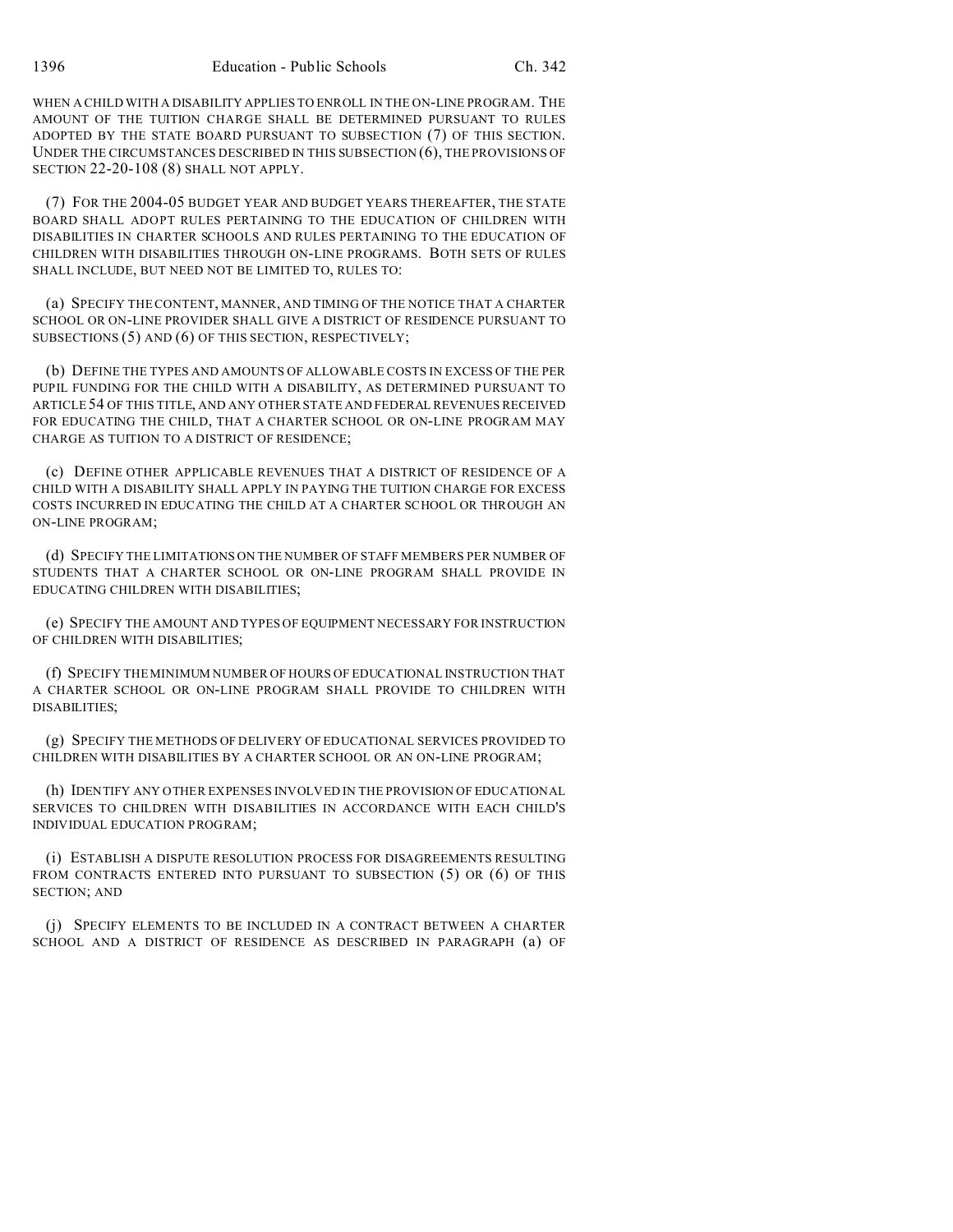SUBSECTION (5) OF THIS SECTION.

**SECTION 16.** 22-54-114, Colorado Revised Statutes, is amended BY THE ADDITION OF A NEW SUBSECTION to read:

**22-54-114. State public school fund.** (2.3) NOTWITHSTANDING ANY PROVISION OF THIS ARTICLE TO THE CONTRARY, OF THE TOTAL AMOUNT APPROPRIATED BY THE GENERAL ASSEMBLY IN THE ANNUAL APPROPRIATION BILL FOR EACH BUDGET YEAR TO MEET THE STATE'S SHARE OF THE TOTAL PROGRAM OF ALL DISTRICTS, THE DEPARTMENT OF EDUCATION MAY TRANSFER AN AMOUNT SPECIFIED BY THE GENERAL ASSEMBLY IN THE ANNUAL GENERAL APPROPRIATION BILL FOR THAT BUDGET YEAR TO OFFSET THE DIRECT AND INDIRECT ADMINISTRATIVE COSTS INCURRED BY THE DEPARTMENT IN IMPLEMENTING THE PROVISIONS OF THIS ARTICLE. THE TOTAL PROGRAM OF EACH DISTRICT THAT RECEIVES STATE AID SHALL BE REDUCED BY A PERCENTAGE DETERMINED BY DIVIDING THE AMOUNT OF THE TRANSFERBY THE TOTAL PROGRAM OF ALL DISTRICTS THAT RECEIVE STATE AID. THE STATE AID OF EACH DISTRICT SHALL BE REDUCED BY THE AMOUNT OF THE REDUCTION IN THE DISTRICT'S TOTAL PROGRAM OR THE AMOUNT OF STATE AID, WHICHEVER IS LESS. THE DEPARTMENT OF EDUCATION SHALL ENSURE THAT THE REDUCTION IN STATE AID REQUIRED BY THIS SUBSECTION (2.3) IS ACCOMPLISHED PRIOR TO THE END OF THE BUDGET YEAR. THE REDUCTION IN TOTAL PROGRAM DESCRIBED IN THIS SUBSECTION (2.3) SHALL BE IN ADDITION TO ANY REDUCTION THAT MAY BE REQUIRED PURSUANT TO SECTION 22-54-106 (4) (c).

**SECTION 17. Appropriation - adjustments to the 2004 long bill.** (1) In addition to any other appropriation, there is hereby appropriated, out of any moneys in the state education fund created in section  $17$  (4) of article IX of the state constitution, not otherwise appropriated, to the school construction and renovation fund created in section 22-43.7-103 (1), Colorado Revised Statutes, for the fiscal year beginning July 1, 2004, the sum of two million five hundred thousand dollars (\$2,500,000), and such sum, or so much thereof as may be necessary, is hereby appropriated to the department of education for the purpose of providing matching grants for eligible capital construction projects in accordance with article 43.7 of title 22, Colorado Revised Statutes.

(2) For the implementation of this act, appropriations made in the annual general appropriation act, to the department of education, for the fiscal year beginning July 1, 2004, shall be adjusted as follows:

(a) The appropriation for assistance to public schools, public school finance, state share of districts' total program funding, is decreased by eighteen million fifty-six thousand two hundred forty-four dollars (\$18,056,244). Of said sum, sixteen million ninety-one thousand two hundred seven dollars (\$16,091,207) shall be from the general fund and one million nine hundred sixty-five thousand thirty-seven dollars (\$1,965,037) shall be from the state education fund created in section 17 (4) of article IX of the state constitution.

(b) The cash funds exempt appropriation for assistance to public schools, grant programs and other distributions, state public school fund, school capital construction expenditures reserve, is decreased by five million dollars (\$5,000,000). Of said sum, two million five hundred thousand dollars (\$2,500,000) shall be from the state